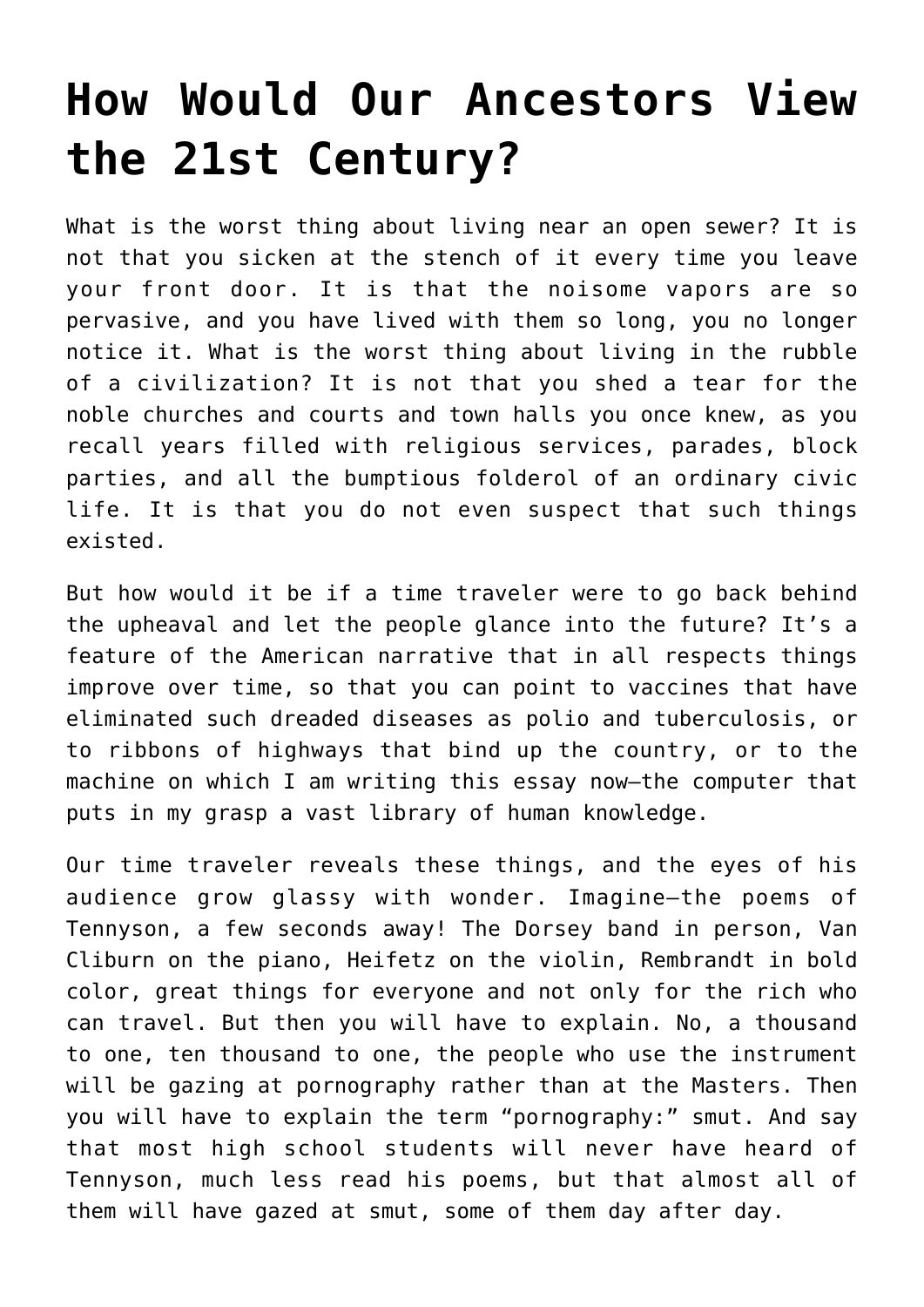The faces of the audience darken. Then, one among them, wiser than the rest, asks the obvious question: "How then shall we live?"

There is a country road that straggles its way over a mountain nearby. Lovers go there and pull over at a lookout, where they listen to music and engage in what's called "necking." It never goes beyond that because most of them are pretty good kids and understand that bearing children is for marriage and so is the child-making thing. That understanding allows them to be there in the first place. Innocence—even such compromised and sometimes failing innocence as we possess in a healthy culture—makes for freedom. You will have to tell the audience that there is no necking anymore. You will tell them that, as a rule, it is either sex or nothing. For the worst or the weakest among us, then, there is danger and heartbreak and, eventually, the protective callus of nihilism—even the shedding of blood. For the purest among us, and the most responsible, there is loneliness.

They have dances all the time, don't they? Merry things that bring out young people in flocks, chaperoned by their elders, who usually partake in the dancing too, since music and dance are shared by all. Hardly a week goes by without a big dance somewhere. You will tell them that that's all gone. You will tell them that the older generation feels absolutely no duty to bring young people together in a healthy and decent way. They are too busy engaging in their own debauches or they are simply alienated. They wouldn't know where to begin.

"Where is the sweetness of young love?" they ask you. "Don't people get married anymore?" You point their attention to their streets. There are families in every house. Sometimes it's a grandmother and grandfather whose children have moved "away," to the next block over, or across town, or, since this is America, to the neighboring county. Otherwise, it's a mother and father with children, and the children are everywhere. If the weather is fair, you can hear the music of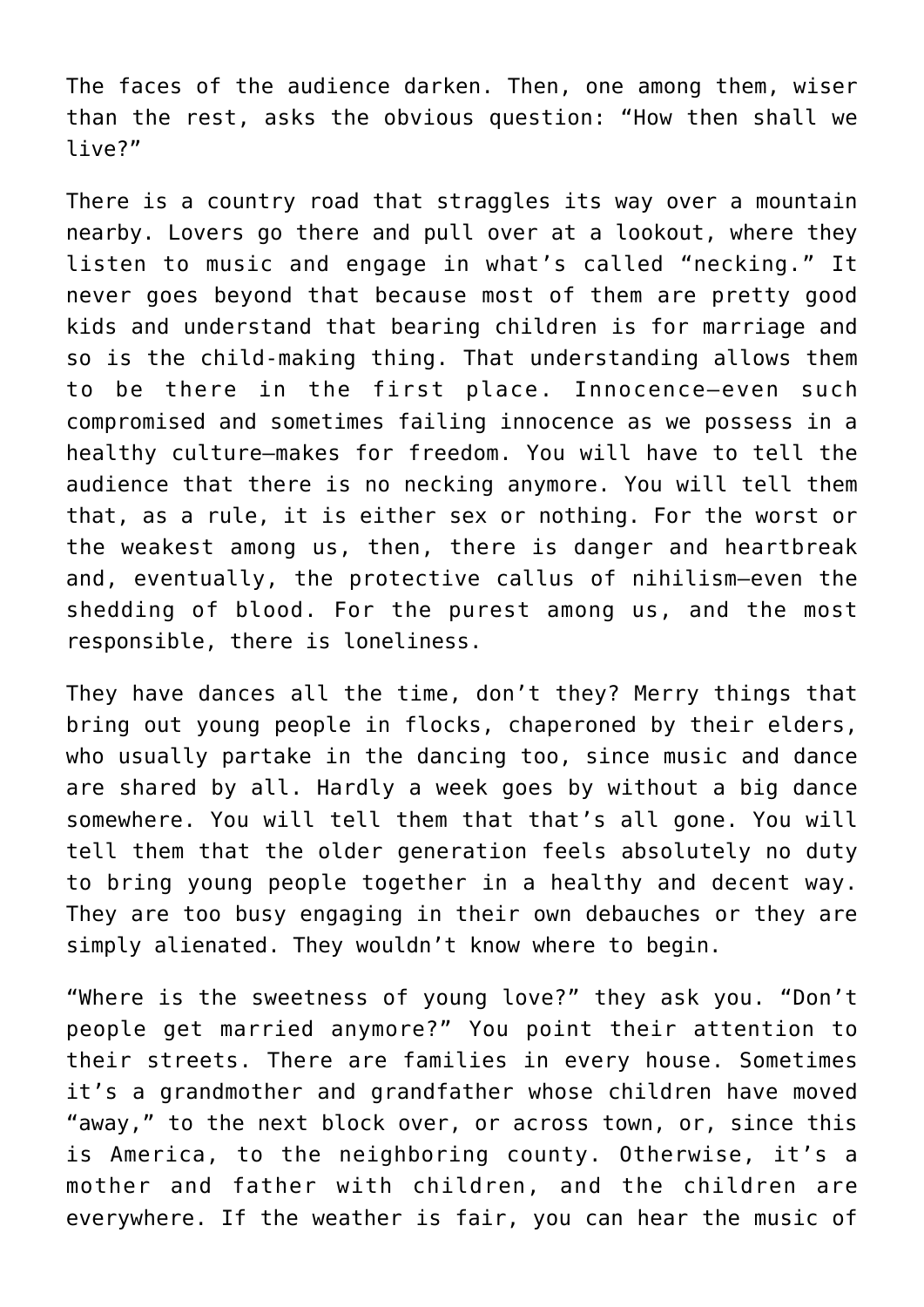their games. A boy covers his eyes with his hands and leans against a telephone pole, counting down from 100 by fives, till he cries out, "Ready or not, here I come!" Or is that a ball that's scooting through the "outfield," down the pavement, while the kids cry, "Go, go, go"? What crime can such a place fear, when the streets and alleyways and backyards and porches are governed by spies more restless than any the CIA have ever trained, not to mention their grandmothers rocking on their porches and chatting with one another? Tell them that that is gone.

Tell them that a majority of the houses have no children in them. Tell them that this house here has a married couple who have no children because they don't want any. Tell them that in these houses some people are shacking up. Tell them that a single woman has bought that house. Tell them that two men live in that other one. Tell them that youth is spent not thinking about marriage and then being married, nor even thinking about love and being in love, but thinking about money, college, career, and sex. Tell them that because of these habits, the houses grow more and more expensive because more and more "households" are chasing them—households that are not households really, but atoms of self-fashioning.

Tell them that there are, by far, more women in the workplace than ever before and that they are respected lawyers, doctors, college professors, and career politicians. Tell them that we have cracked the back of public racism so that there are no more segregated hotels or restaurants or schools or businesses. Tell them also that there are by far more women living alone than ever before. Tell them about "trigger warnings" and anti-depressant drugs and boys who are persuaded by their mothers that they are "really" girls and that they want to have their genitals cut off. Tell them that nearly half of all marriages end in divorce. Tell them that far more than half of long sexual liaisons end in "divorce." Tell them that three out of four black children in America are born out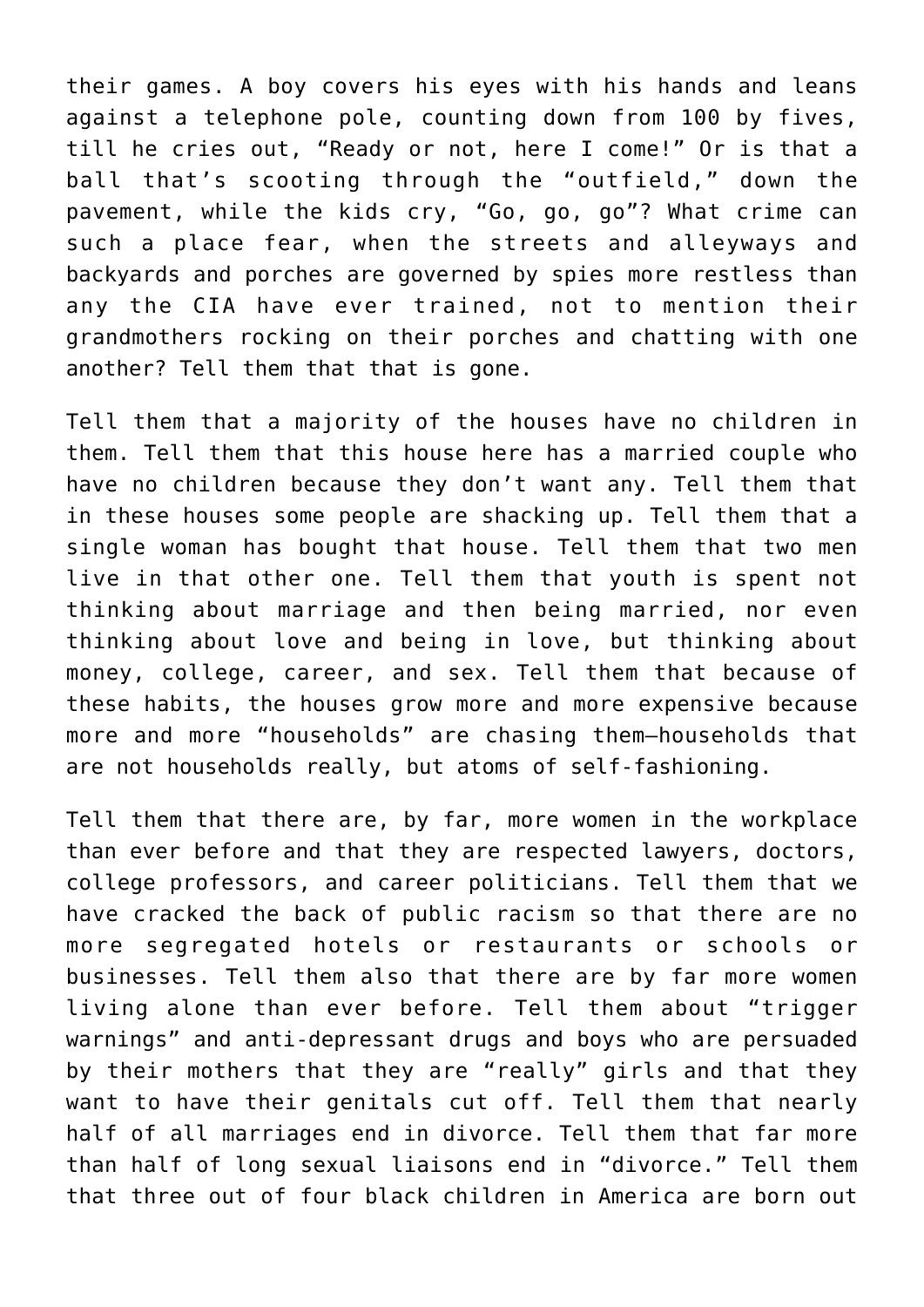of wedlock. Tell them that one out of three young black men will spend time in prison.

Then there are things you can't tell at all because words would not suffice, or because any attempt on your part to describe them would be met with blank incomprehension or disbelief. So you will have to show them. Bring a single copy of a women's magazine chosen at random. Bring a copy of *Men's Health.* Bring pictures from a Gay Pride parade. Bring a fiveminute clip of a television "comedy," again chosen at random. Bring the sex education curriculum for fifth graders in a school district in the United States or Canada. Go to the Young Adult Fiction stacks at your local library, shut your eyes, and bring the first book your hand grasps.

Bring a five-minute clip of *The View,* or of a public high school cafeteria at lunchtime. Bring a typical video game. Bring photographs of the interior of their churches during services, or of the parking lot where the church used to be. Bring a copy of one of the "art" weeklies in their metropolitan area, and be sure it features the advice column of Dan Savage or the personal ads.

Go to what was once an ethnic neighborhood in an old city and take pictures, plenty of pictures, of gang graffiti, "gentrified" homes turned into law offices, and alleys empty of children. Bring a picture of the security guard posted at a local high school.

Try to explain that some people want to let confused boys strip and shower in a girls' locker room. Try to explain samesex marriage. Try to explain that women are going to be sent to the front lines. Try to explain the fifty or some odd "genders," two of them genders and the rest of them odd. Try to explain that everything they take for granted about the role of religion in public life is abominated. Try to explain the new meaning of "theocratic."